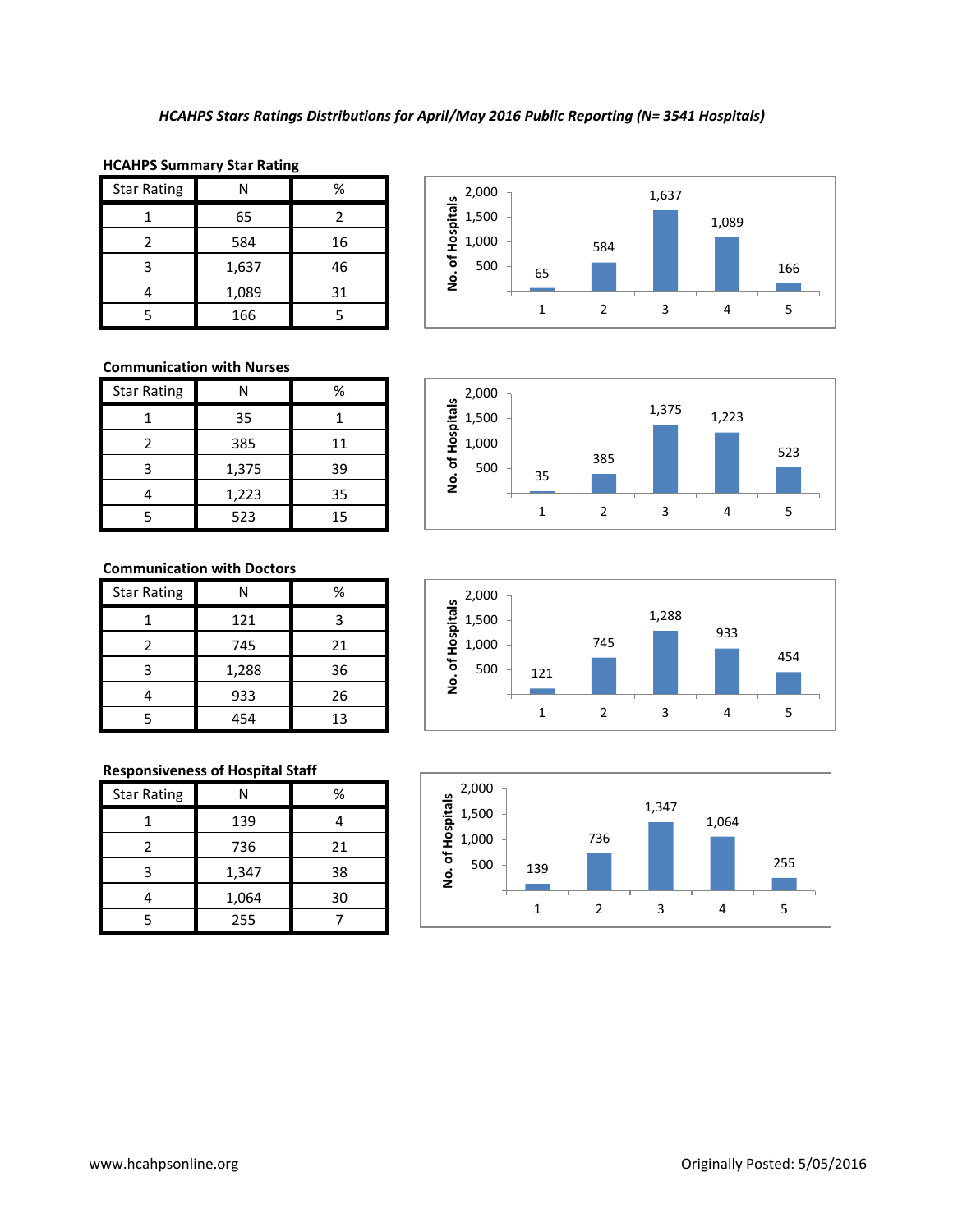### **Pain Management**

| <b>Star Rating</b> |       | %  |
|--------------------|-------|----|
|                    | 65    | 2  |
| 2                  | 537   | 15 |
| 3                  | 1,770 | 50 |
|                    | 1,002 | 28 |
| 5                  | 167   | 5  |

### **Communication about Medicines**

| <b>Star Rating</b> | N     | %  |
|--------------------|-------|----|
|                    | 160   | 5  |
| 2                  | 1,174 | 33 |
| ς                  | 1,389 | 39 |
|                    | 618   | 17 |
| 5                  | 200   |    |

# **Cleanliness of Hospital Environment**

| <b>Star Rating</b> |       | %  |
|--------------------|-------|----|
|                    | 251   |    |
| 2                  | 1,224 | 35 |
| ੨                  | 1,076 | 30 |
|                    | 823   | 23 |
|                    | 167   |    |

# **Quietness of Hospital Environment**

| <b>Star Rating</b> | N     | %  |
|--------------------|-------|----|
|                    | 396   | 11 |
|                    | 649   | 18 |
| ว                  | 1,061 | 30 |
|                    | 1,122 | 32 |
|                    | 313   |    |